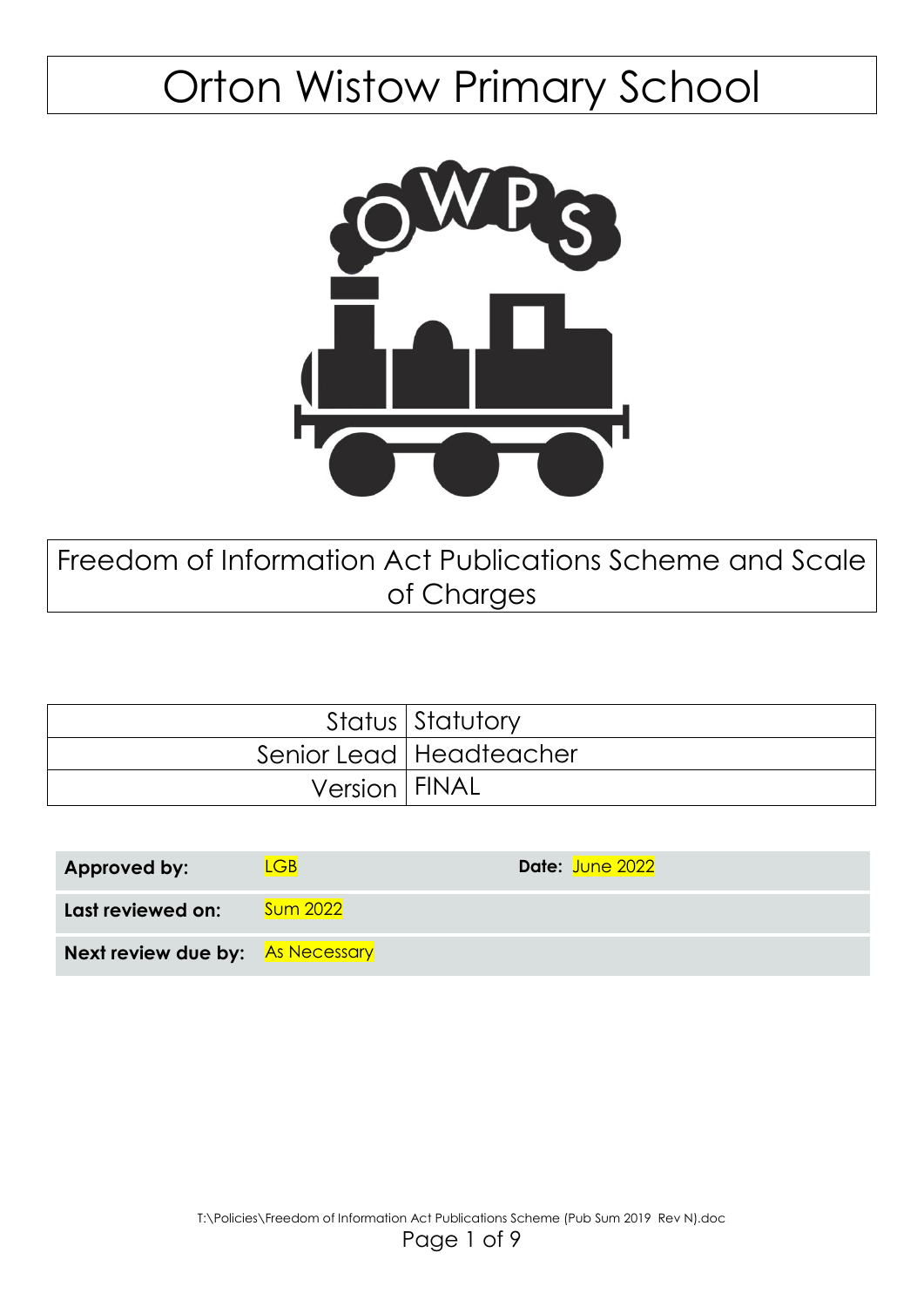# **Freedom of Information Act**

This publication scheme has been prepared and approved by the Information Commissioner; has been adopted without modification by Orton Wistow Primary School without further approval and will be valid until further notice.

This publication scheme commits Orton Wistow Primary School to make information available to the public as part of its normal business activities. The information covered is included in the classes of information mentioned below, where this information is held by the school. Additional assistance is provided to the definition of these classes in sector specific guidance manuals issued by the Information Commissioner.

The scheme commits the school:

- · To proactively publish or otherwise make available as a matter of routine, information, including environmental information, which is held by the school and falls within the classifications below.
- · To specify the information which is held by the school and falls within the classifications below.
- · To proactively publish or otherwise make available as a matter of routine, information in line with the statements contained within this scheme.
- · To produce and publish the methods by which the specific information is made routinely available so that it can be easily identified and accessed by members of the public.
- · To review and update on a regular basis the information the school makes available under this scheme.
- · To produce a schedule of any fees charged for access to information which is made proactively available.
- To make this publication scheme available to the public.
- · To publish any data set held by the school that has been requested, and any updated versions it holds, unless the school is satisfied that it is not appropriate to do so; to publish the dataset, where reasonably practicable, in an electronic form that is capable of re-use; and, if any information in the dataset is a relevant copyright work and the school is the only owner, to make the information available for re-use under the terms of the Re-use of Public Sector Information Regulations 2015, if they apply, and otherwise under the terms of the Freedom of Information Act section 19.

The term 'dataset' is defined in section 11(5) of the Freedom of Information Act. The term 'relevant copyright work' is defined in section 19(8) of that Act.

# **Classes of information**

# **Who we are and what we do.**

Organisational information, locations and contacts, constitutional and legal governance.

# **What we spend and how we spend it.**

Financial information relating to projected and actual income and expenditure, tendering, procurement and contracts.

# **What our priorities are and how we are doing.**

Strategy and performance information, plans, assessments, inspections and reviews.

# **How we make decisions.**

Policy proposals and decisions. Decision-making processes, internal criteria and procedures, consultations.

T:\Policies\Freedom of Information Act Publications Scheme (Pub Sum 2019 Rev N).doc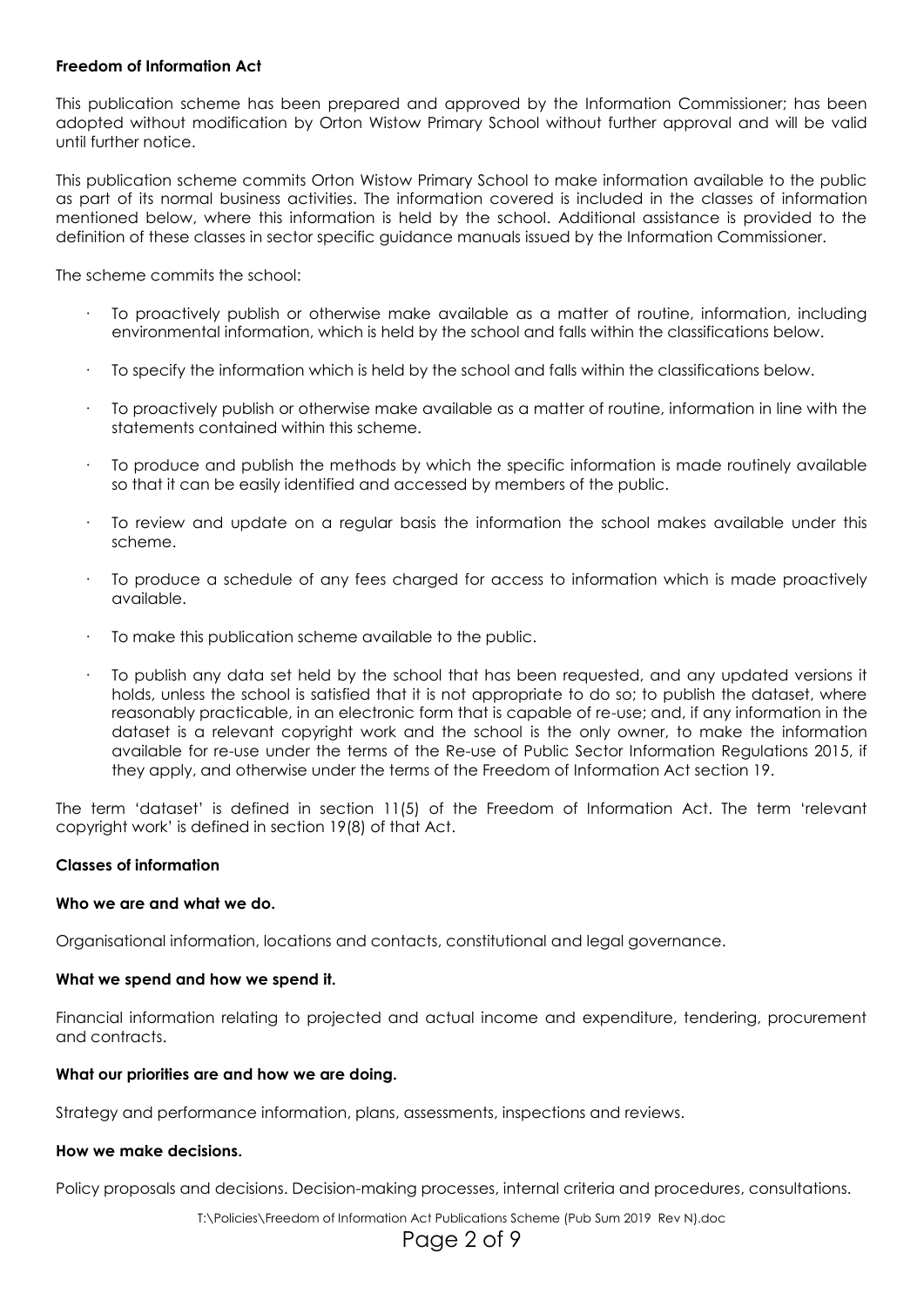# **Our policies and procedures.**

Current written protocols for delivering our functions and responsibilities.

# **Lists and registers.**

Information held in registers required by law and other lists and registers relating to the functions of the school.

# **The services we offer.**

Advice and guidance, booklets and leaflets, transactions and media releases. A description of the services offered.

The classes of information will not generally include:

· Information, the disclosure of which is prevented by law, or exempt under the Freedom of Information Act, or is otherwise properly considered to be protected from disclosure.

· Information in draft form.

· Information that is no longer readily available as it is contained in files that have been placed in archive storage, or is difficult to access for similar reasons.

# **The method by which information published under this scheme will be made available:**

The school will indicate clearly to the public what information is covered by this scheme and how it can be obtained.

Where it is within the capability of the school, information will be provided on a website. Where it is impracticable to make information available on a website or when an individual does not wish to access the information by the website, the school will indicate how information can be obtained by other means and provide it by those means.

In exceptional circumstances some information may be available only by viewing in person. Where this manner is specified, contact details will be provided. An appointment to view the information will be arranged within a reasonable timescale.

Information will be provided in the language in which it is held or in such other language that is legally required. Where the school is legally required to translate any information, it will do so.

Obligations under disability and discrimination legislation and any other legislation to provide information in other forms and formats will be adhered to when providing information in accordance with this scheme.

# **Charges which may be made for information published under this scheme:**

The purpose of this scheme is to make the maximum amount of information readily available at minimum inconvenience and cost to the public. Charges made by the school for routinely published material will be justified and transparent and kept to a minimum.

Material which is published and accessed on a website will be provided free of charge.

Charges may be made for information subject to a charging regime specified by Parliament.

Charges may be made for actual disbursements incurred such as:

· Photocopying,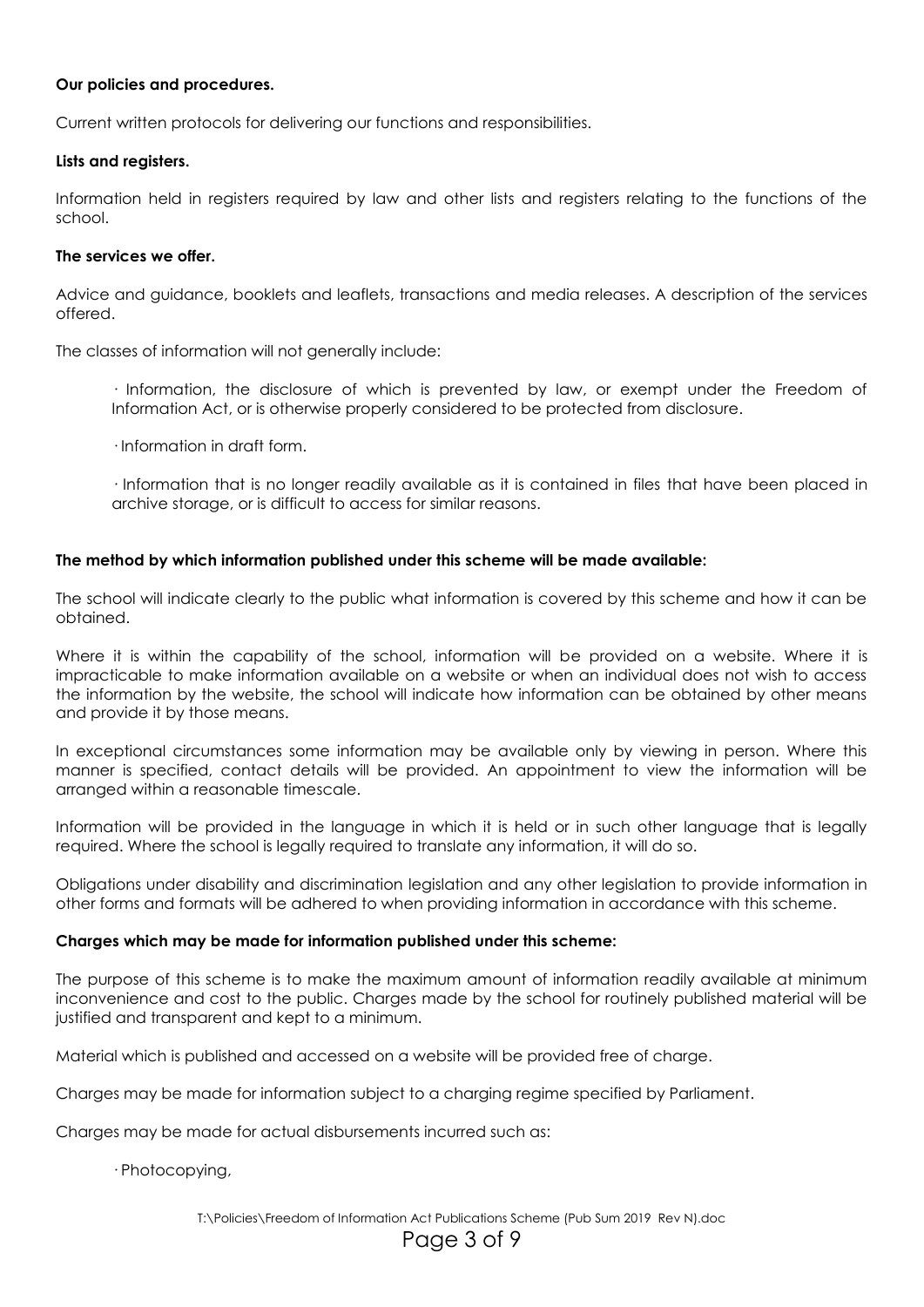· postage and packaging,

· the costs directly incurred as a result of viewing information

Charges may also be made for information provided under this scheme where they are legally authorised, they are in all the circumstances, including the general principles of the right of access to information held by public authorities, justified and are in accordance with a published schedule or schedules of fees which is readily available to the public.

Charges may also be made for making datasets (or parts of datasets) that are relevant copyright works available for re-use. These charges will be in accordance with the terms of the Re-use of Public Sector Information Regulations 2015, where they apply, or with regulations made under section 11B of the Freedom of Information Act, or with other statutory powers of the public school.

If a charge is to be made, confirmation of the payment due will be given before the information is provided. Payment may be requested prior to provision of the information.

# **Written requests**

Information held by a public school that is not published under this scheme can be requested in writing, when its provision will be considered in accordance with the provisions of the Freedom of Information Act.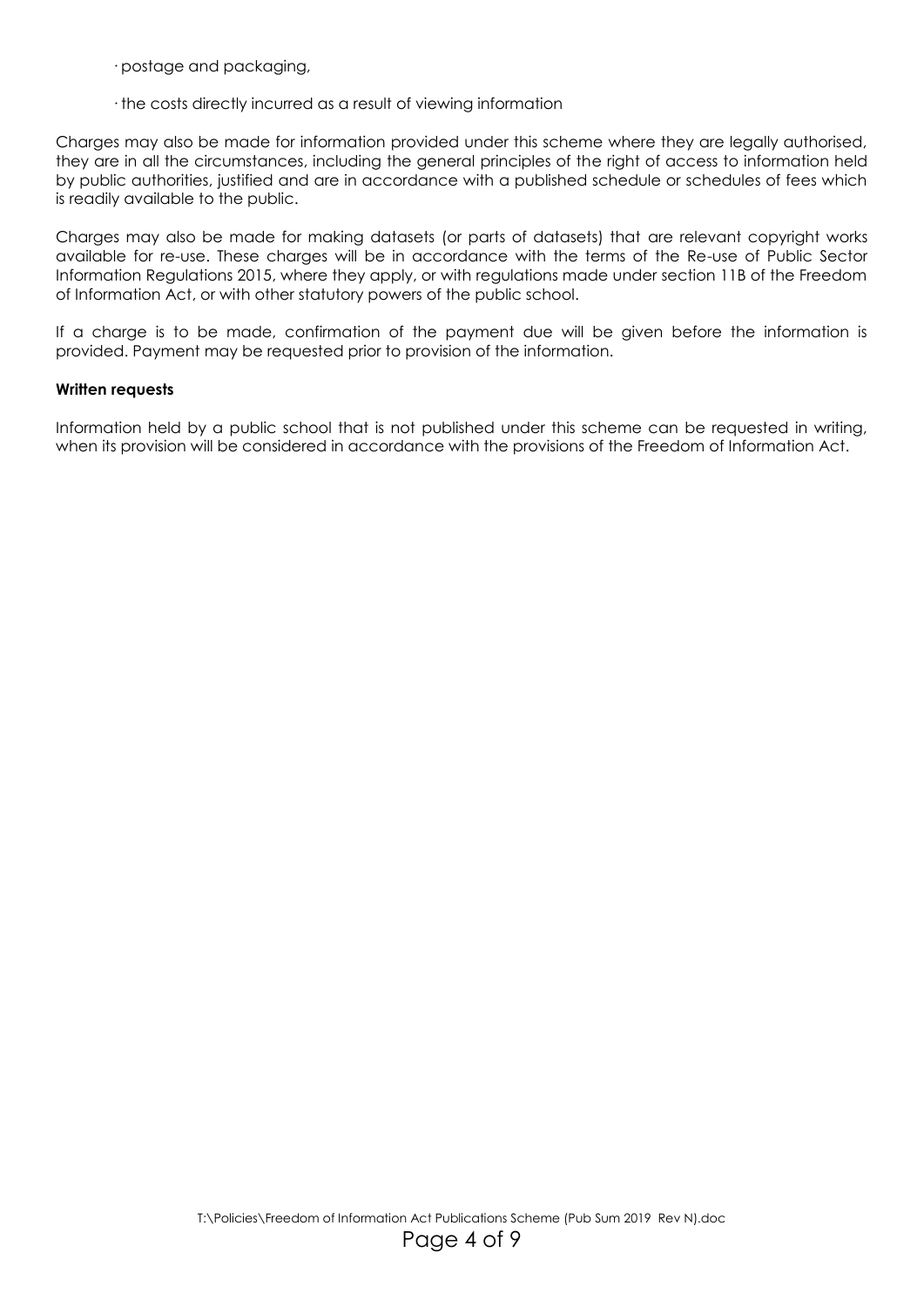# **Guide to Information available from Orton Wistow Primary School under the model publication scheme**

| Information to be published                                                                                                 | How the information can be obtained        | Cost          |  |
|-----------------------------------------------------------------------------------------------------------------------------|--------------------------------------------|---------------|--|
| Class1 - Who we are and what we do (Organisational                                                                          |                                            |               |  |
| information, structures, locations and contacts) This will be                                                               |                                            |               |  |
| current information only                                                                                                    |                                            |               |  |
| Who's who in the school                                                                                                     | Website www.owps.org                       | Free          |  |
|                                                                                                                             |                                            |               |  |
|                                                                                                                             | Hard copy available from the school office | 10p per sheet |  |
| Who's who on the governing body and the                                                                                     | Website www.owps.org                       | Free          |  |
| basis of their appointment                                                                                                  |                                            |               |  |
|                                                                                                                             | Hard copy available from the school office | 10p per sheet |  |
| Instrument of Government                                                                                                    | Hard copy available from the school office | 10p per sheet |  |
| Contact details for the Head teacher and for the governing                                                                  | Website www.owps.org                       | Free          |  |
| body (named contacts where possible with telephone number                                                                   |                                            |               |  |
| and email address (if used))                                                                                                | Hard copy available from the school office | 10p per sheet |  |
| Staffing structure                                                                                                          | Website www.owps.org                       | Free          |  |
|                                                                                                                             | Hard copy available from the school office |               |  |
|                                                                                                                             |                                            | 10p per sheet |  |
|                                                                                                                             | Website www.owps.org                       | Free          |  |
| School session times and term dates                                                                                         |                                            |               |  |
|                                                                                                                             | Hard copy available from the school office | 10p per sheet |  |
| Class 2 What we spend and how we spend it                                                                                   |                                            |               |  |
|                                                                                                                             |                                            |               |  |
| (Financial information relating to projected and actual income and expenditure, procurement, contracts and financial audit) |                                            |               |  |
|                                                                                                                             |                                            |               |  |
| Current and previous financial year as a minimum                                                                            |                                            |               |  |
|                                                                                                                             |                                            |               |  |
| Annual budget plan and financial statements                                                                                 | Hard copy available from the school office | 10p per sheet |  |
| Capital funding                                                                                                             | Hard copy available from the school office | 10p per sheet |  |
| Financial audit reports                                                                                                     | Hard copy available from the school office | 10p per sheet |  |
| Details of expenditure items over £2000                                                                                     | Hard copy available from the school office | 10p per sheet |  |
| Additional funding                                                                                                          | Hard copy available from the school office | 10p per sheet |  |
| Procurement and contracts the school has entered into, or                                                                   | Hard copy available from the school office | 10p per sheet |  |
|                                                                                                                             |                                            |               |  |
| information relating to/a link to information held by an                                                                    |                                            |               |  |
| organisation which has done so on its behalf (for example, a<br>local school or diocese)                                    |                                            |               |  |
|                                                                                                                             |                                            |               |  |

T:\Policies\Freedom of Information Act Publications Scheme (Pub Sum 2019 Rev N).doc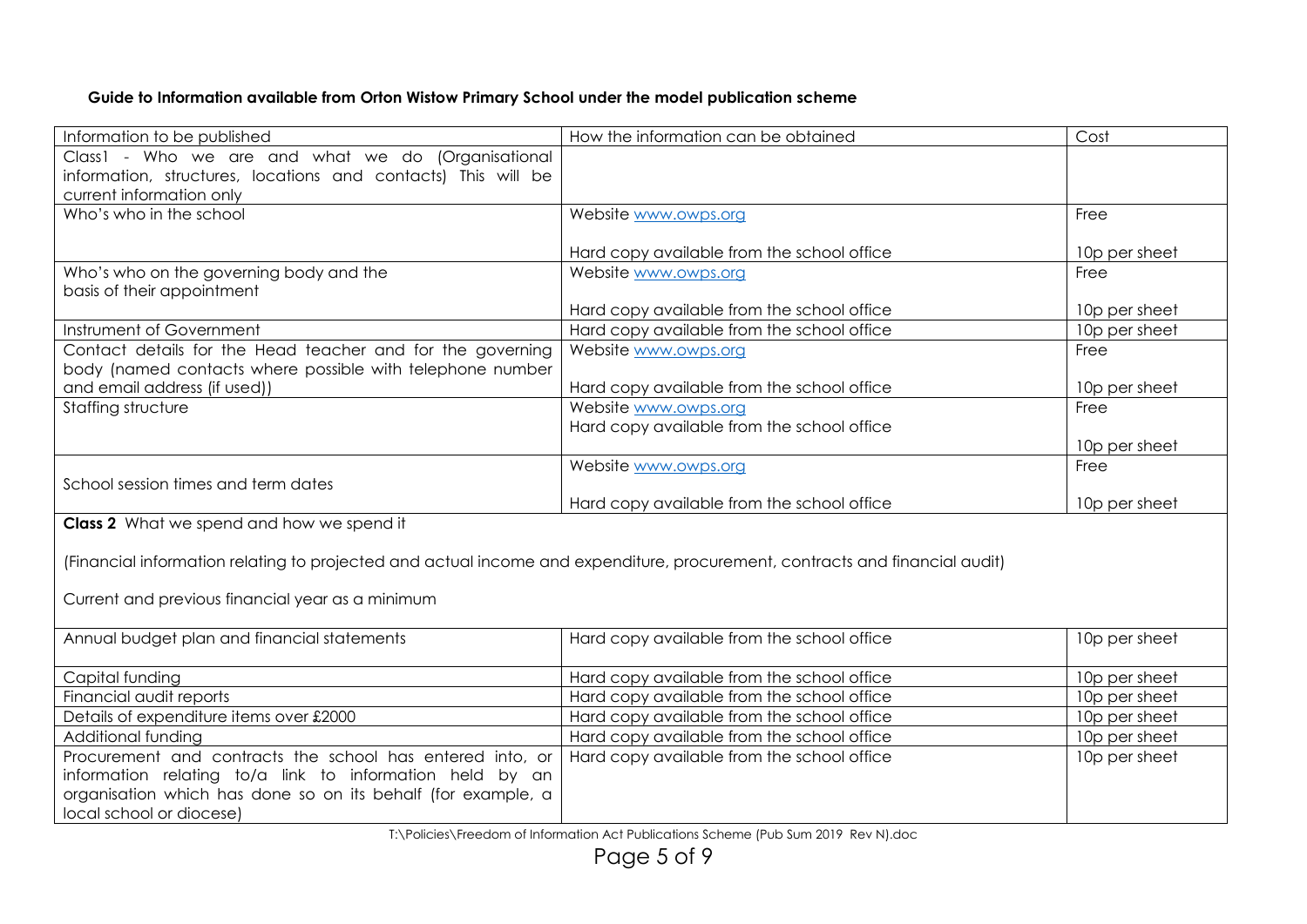| Pay policy                                                                                                                                                                                                                                              | Website www.owps.org                       | 10p per sheet |
|---------------------------------------------------------------------------------------------------------------------------------------------------------------------------------------------------------------------------------------------------------|--------------------------------------------|---------------|
|                                                                                                                                                                                                                                                         | Hard copy available from the school office |               |
| Staff allowances and expenses that can be incurred or claimed,<br>with totals paid to individual senior staff members (Senior<br>Leadership Team or equivalent, whose basic actual salary is at<br>least £60,000 per annum) by reference to categories. | Hard copy available from the school office | 10p per sheet |
| Staffing and grading structure                                                                                                                                                                                                                          | Hard copy available from the school office | 10p per sheet |
| Governors' allowances                                                                                                                                                                                                                                   | Hard copy available from the school office | 10p per sheet |
| Class 3<br>What our priorities are and how we are doing (Strategies and plans, performance indicators, audits, inspections and reviews)<br>Current information as a minimum                                                                             |                                            |               |
| School profile                                                                                                                                                                                                                                          | Website www.owps.org                       | 10p per sheet |
| · Government supplied performance data<br>· The latest Ofsted report<br>- Summary<br>- Full report                                                                                                                                                      | Hard copy available from the school office |               |
| Performance management policy and procedures adopted by                                                                                                                                                                                                 | Hard copy available from the school office | 10p per sheet |
| the governing body.                                                                                                                                                                                                                                     |                                            |               |
| Performance data                                                                                                                                                                                                                                        | Hard copy available from the school office | 10p per sheet |
| Schools Future plans                                                                                                                                                                                                                                    | Hard copy available from the school office | 10p per sheet |
| Class 4<br>How we make decisions (Decision making processes and records of decisions) Current and previous three years as a minimum                                                                                                                     |                                            |               |
| Admissions policy/decisions (not individual admission decisions)<br>Peterborough City Council                                                                                                                                                           | Website www.owps.org                       |               |
| Agendas of meetings of the governing body and (if held) its sub-<br>committees                                                                                                                                                                          | Hard copy available from the school office | 10p per sheet |
| Minutes of meetings (as above) - n.b. this will exclude<br>information that is properly regarded as private to the meetings.                                                                                                                            | Hard copy available from the school office | 10p per sheet |
| Class 5 - Our policies and procedures<br>(Current written protocols, policies and procedures for delivering our services and responsibilities)                                                                                                          |                                            |               |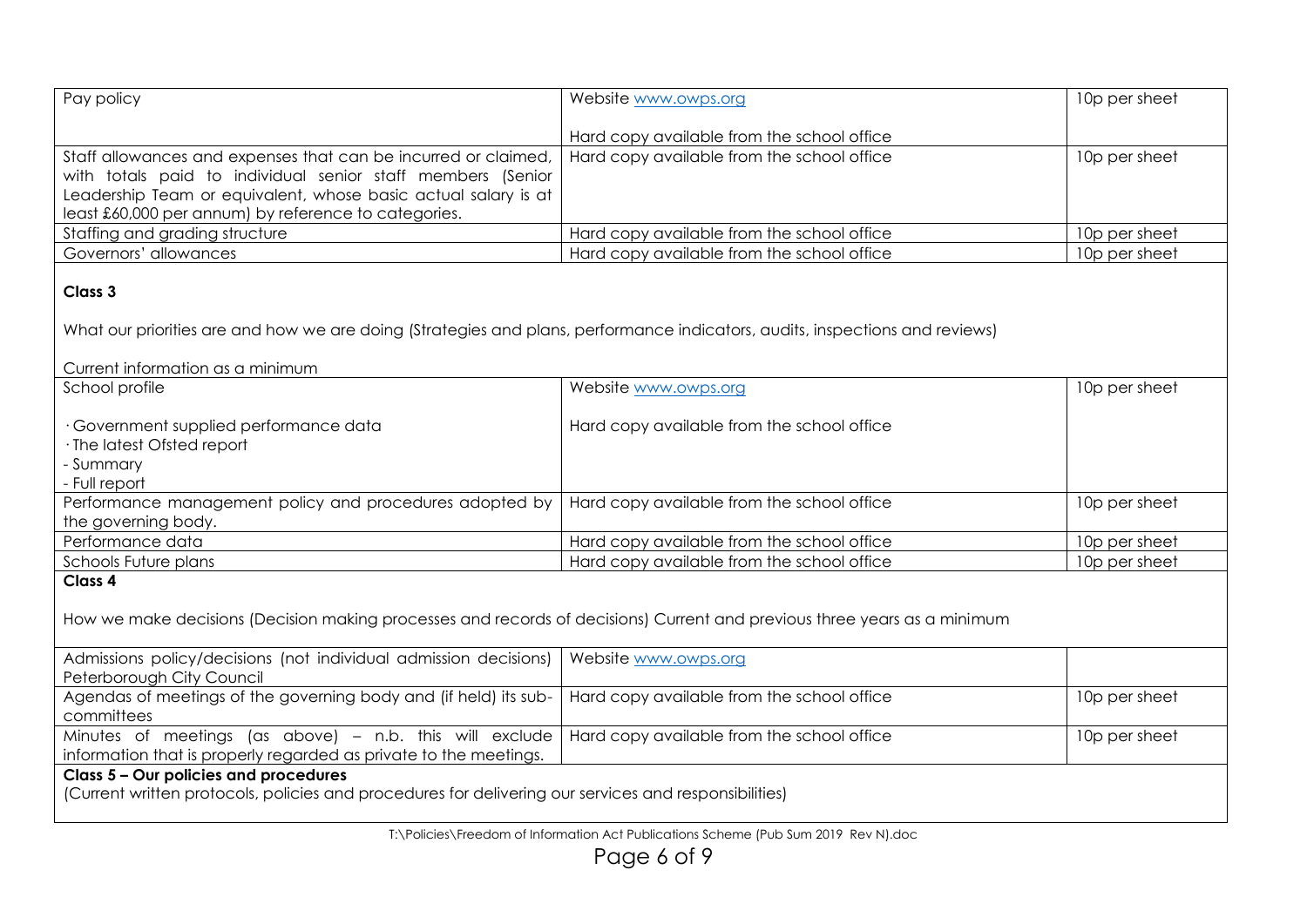| Current information only                                            |                                                                        |               |
|---------------------------------------------------------------------|------------------------------------------------------------------------|---------------|
| School policies including:                                          | policies are<br>available on<br>the School Website<br>Some             | Free          |
| Charging and remissions policy                                      | www.owps.org                                                           |               |
| <b>Health and Safety</b>                                            |                                                                        | 10p per sheet |
| Complaints procedure                                                | Hard copy available from the school office for all policies.           |               |
| Staff conduct policy                                                |                                                                        |               |
| Discipline and grievance policies                                   |                                                                        |               |
| Equality and diversity (including equal opportunities)              |                                                                        |               |
| policies                                                            |                                                                        |               |
| Staff recruitment policies                                          |                                                                        |               |
| Pupil and curriculum policies, including:                           | available<br>the<br>School<br>policies<br>Website<br>Some<br>are<br>on | Free          |
| Curriculum                                                          | www.owps.org                                                           |               |
| Sex education                                                       |                                                                        | 10p per sheet |
| Special educational needs<br>$\bullet$                              | Hard copy available from the school office for all policies.           |               |
| Accessibility                                                       |                                                                        |               |
| <b>Equality and Diversity</b>                                       |                                                                        |               |
| Collective worship                                                  |                                                                        |               |
| Pupil discipline                                                    |                                                                        |               |
| Records management and personal data policies, including:           | available<br>the<br>School<br>Website<br>Some<br>policies<br>are<br>on | Free          |
| Information security policies                                       | www.owps.org                                                           |               |
| Records retention destruction and archive policies                  |                                                                        | 10p per sheet |
| Data protection (including information sharing policies)            | Hard copy available from the school office for all policies.           |               |
| Charging regimes and policies.                                      | Some policies are available<br>on the School Website                   | Free          |
|                                                                     | www.owps.org                                                           |               |
| This should include details of any statutory charging regimes.      |                                                                        | 10p per sheet |
| Charging policies should include charges made for information       | Hard copy available from the school office for all policies.           |               |
| routinely published. They should clearly state what costs are to    |                                                                        |               |
| be recovered, the basis on which they are made and how they         |                                                                        |               |
| are calculated.                                                     |                                                                        |               |
| Class 6 - Lists and Registers                                       |                                                                        |               |
|                                                                     |                                                                        |               |
| Currently maintained lists and registers only                       |                                                                        |               |
|                                                                     |                                                                        |               |
| Curriculum circulars and statutory instruments                      | Inspection only                                                        | Free          |
| Asset register                                                      | Inspection only                                                        | Free          |
| Any information the school is currently legally required to hold in | Inspection only                                                        | Free          |
| publicly available registers (THIS DOES NOT INCLUDE THE             |                                                                        |               |
| <b>ATTENDANCE REGISTER)</b>                                         |                                                                        |               |

T:\Policies\Freedom of Information Act Publications Scheme (Pub Sum 2019 Rev N).doc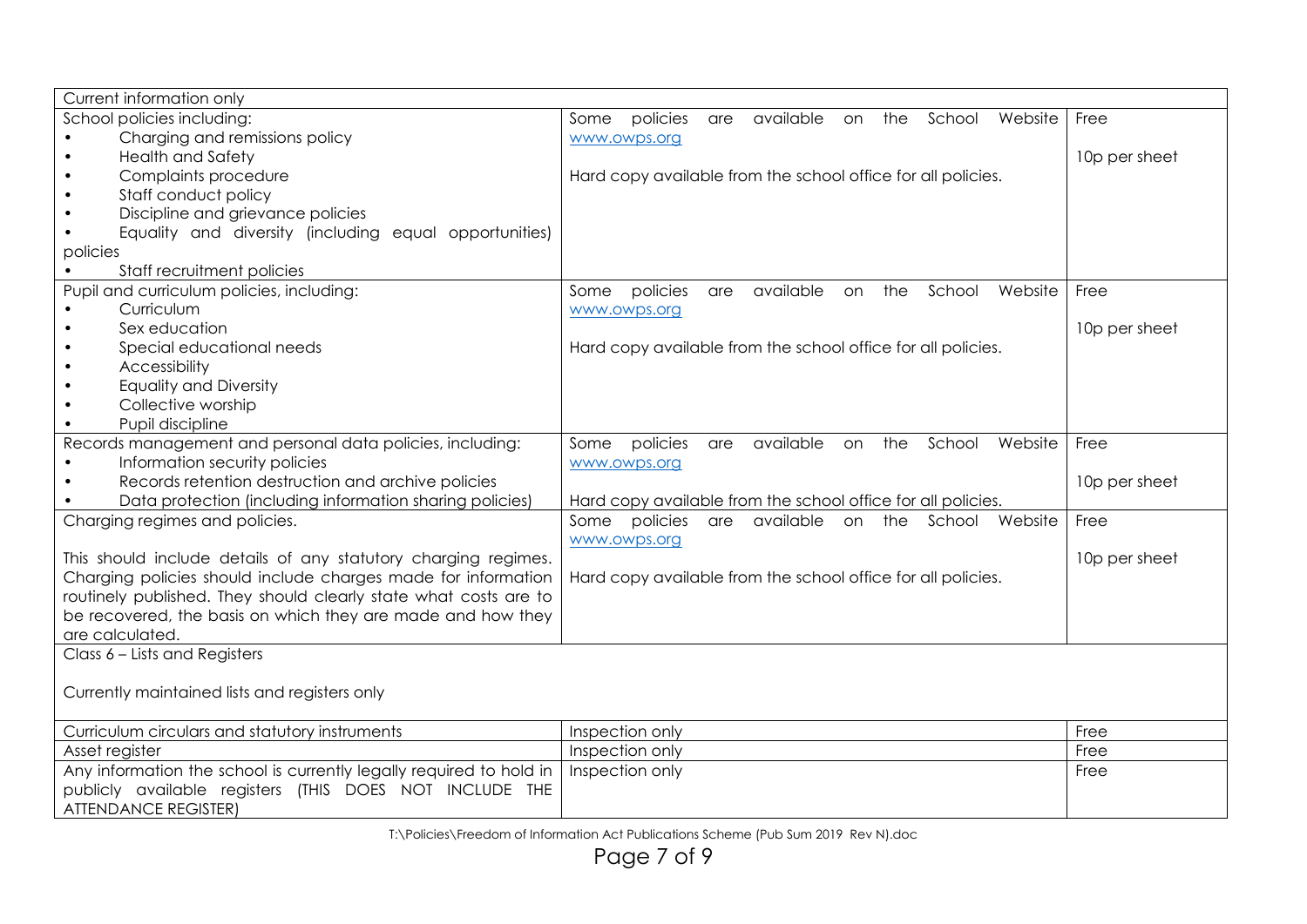(Information about the services we offer, including leaflets, guidance and newsletters produced for the public and businesses)

| Current information only                                    |                                            |               |
|-------------------------------------------------------------|--------------------------------------------|---------------|
| Extra-curricular activities                                 | Website www.owps.org                       | Free          |
|                                                             |                                            |               |
|                                                             | Hard copy available from the school office | 10p per sheet |
| Out of school clubs                                         | Website www.owps.org                       | Free          |
|                                                             |                                            |               |
|                                                             | Hard copy available from the school office | 10p per sheet |
| School publications                                         | Website www.owps.org                       | Free          |
|                                                             |                                            |               |
|                                                             | Hard copy available from the school office | 10p per sheet |
| Services for which the school is entitled to recover a fee, | Website www.owps.org                       | Free          |
| together with those fees                                    |                                            |               |
|                                                             | Hard copy available from the school office | 10p per sheet |
| Leaflets, books and newsletters                             | Website www.owps.org                       | Free          |
|                                                             |                                            |               |
|                                                             | Hard copy available from the school office | 10p per sheet |